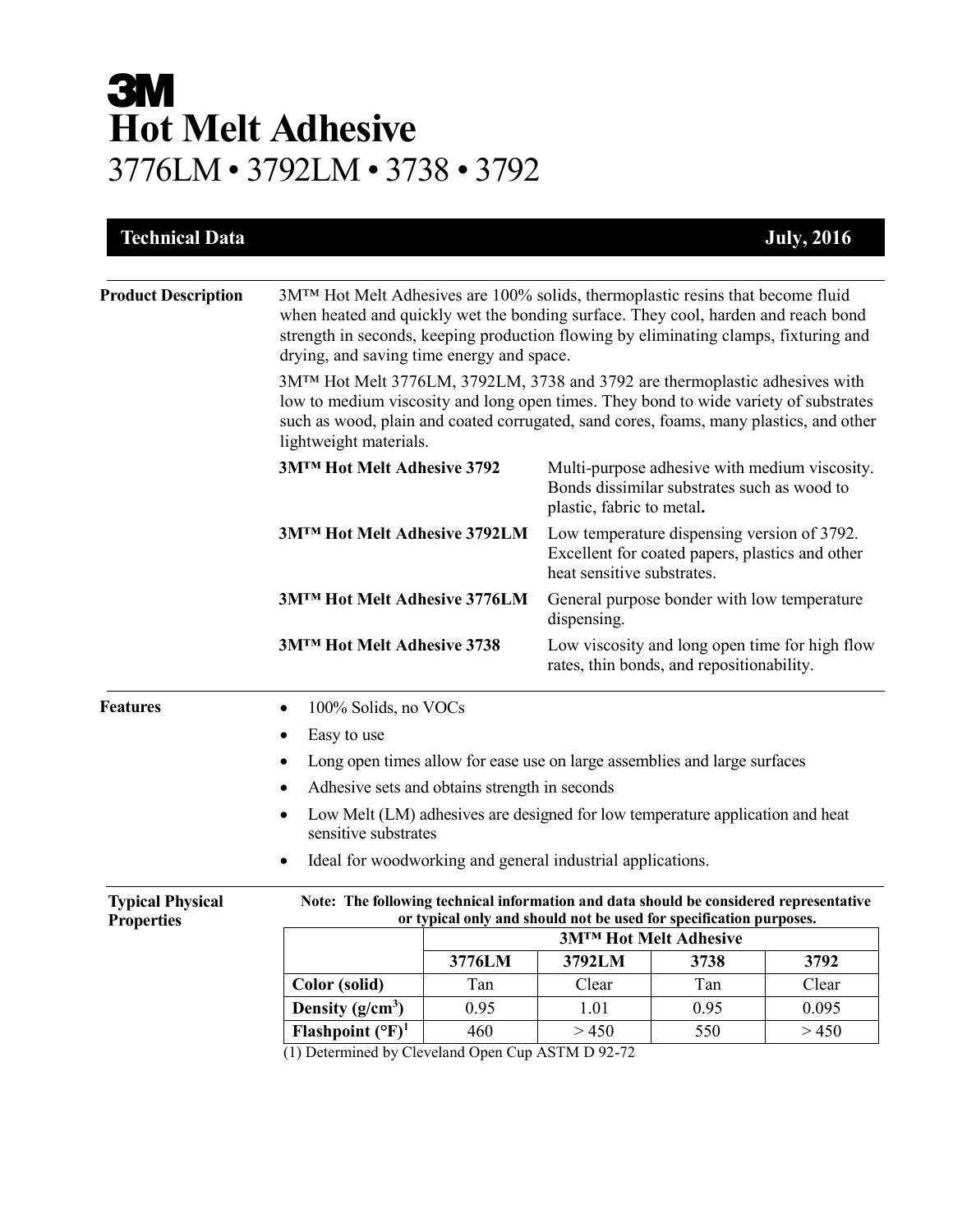### **3M™ Hot Melt Adhesive**  3776LM • 3792LM • 3738 • 3792

**Typical Application Properties**

| 1. Surface Preparation: Surfaces must be clean, dry and dust free. Wipe with a solvent such<br>as isopropyl alcohol for plastic substrates to aid in removing oil and dirt.*<br>*Note: When using solvents, extinguish all ignition sources, including pilot lights, and<br>follow the manufacturer's precautions and directions for use.                                                                                                                                                |
|------------------------------------------------------------------------------------------------------------------------------------------------------------------------------------------------------------------------------------------------------------------------------------------------------------------------------------------------------------------------------------------------------------------------------------------------------------------------------------------|
| <b>2. Application:</b> $3M^{TM}$ Hot Melt Adhesives are designed for application with a $3M^{TM}$ Hot<br>Melt Applicators. Read and follow the precautions and directions for use in the user's manual<br>before operating the applicator. 3MTM Hot Melt Adhesives are applied at 350-385°F, except<br>the Low Melt (LM) series which are designed to be applied at 250-275°F. LM series are<br>adhesives designed for lower temperature application but still yield long-lasting bonds. |
| Extruded bead sizes can be customized using $3MTM$ applicator tips.                                                                                                                                                                                                                                                                                                                                                                                                                      |
| 3. Coverage: 3M <sup>TM</sup> Hot Melt Adhesives yield approximately 430 linear feet per pound of<br>adhesive when extruded as a 1/8" diameter semi-circular bead.                                                                                                                                                                                                                                                                                                                       |
| 4. Set up time: After the bond is made, $3M^{TM}$ Hot Melt Adhesives immediately build<br>strength and no clamping is necessary. Set will occur faster on cold or metallic<br>substrates.                                                                                                                                                                                                                                                                                                |
|                                                                                                                                                                                                                                                                                                                                                                                                                                                                                          |

| Note: The following technical information and data should be considered representative or<br>typical only and should not be used for specification purposes. |                                                 |                                                                                  |                                                                                  |                                                                               |  |  |  |
|--------------------------------------------------------------------------------------------------------------------------------------------------------------|-------------------------------------------------|----------------------------------------------------------------------------------|----------------------------------------------------------------------------------|-------------------------------------------------------------------------------|--|--|--|
|                                                                                                                                                              | <b>3MTM Hot Melt Adhesive</b>                   |                                                                                  |                                                                                  |                                                                               |  |  |  |
|                                                                                                                                                              | 3776LM<br>3792LM                                |                                                                                  | 3738                                                                             | 3792                                                                          |  |  |  |
| <b>Application</b><br>Temperature <sup>1</sup>                                                                                                               | 250-270°F/<br>$121 - 132$ °C                    | 250-270°F/<br>$121 - 132$ °C                                                     | 350-385°F/<br>177-196°C                                                          | 350-385°F/<br>$177 - 196$ °C                                                  |  |  |  |
| Viscosity $(CPS)^2$                                                                                                                                          | $8,250 \; \textcircled{a}$<br>$250^{\circ}$ F   | $10,500 \; \textcircled{a}$<br>$250$ °F                                          | $2,875 \; \textcircled{a}$<br>$375$ °F                                           | 5,000 $\omega$<br>$375^{\circ}F$                                              |  |  |  |
| <b>Open Time</b><br>$(s\acute{e} \text{cond}s)^3$                                                                                                            | 40                                              | 40                                                                               | 50                                                                               | 50                                                                            |  |  |  |
| <b>Delivery Time</b><br>$(seconds)^4$                                                                                                                        | 47                                              | 57                                                                               | 35                                                                               | 45                                                                            |  |  |  |
| Available<br>sizes/forms                                                                                                                                     | $5/8$ "x $8$ "O<br>1"x3"PG<br>$1/2$ "x $12$ "AE | $5/8$ "x $8$ "O<br>$5/8$ "x2" TC<br>1"x3"PG<br>$1/2$ "x $12$ "AE<br>$1/8$ " Bulk | $5/8$ "x $8$ "O<br>$5/8$ "x2" TC<br>1"x3"PG<br>$1/2$ "x $12$ "AE<br>$1/8$ " Bulk | $5/8$ "x $8$ "O<br>5/8"x2" TC<br>1"x3"PG<br>$1/2$ "x $12$ "AE<br>$1/8$ " Bulk |  |  |  |

(1) Recommended application temperature range. Temperature can be adjusted to regulate desired viscosity, delivery rate and pot life.

(2) Brookfield Thermocel Viscometer in Centipoise using a #27 Spindle @ 10 RPM.

(3) Open time is the maximum time between the application of the adhesive and when the parts must be joined together. Data based on 1/8" semicircular bead on non-metallic substrates at 75°F. Higher environmental temperatures and/or larger beads will lengthen open times. (4) Extrusion time for one 1"x3" PG cartridge.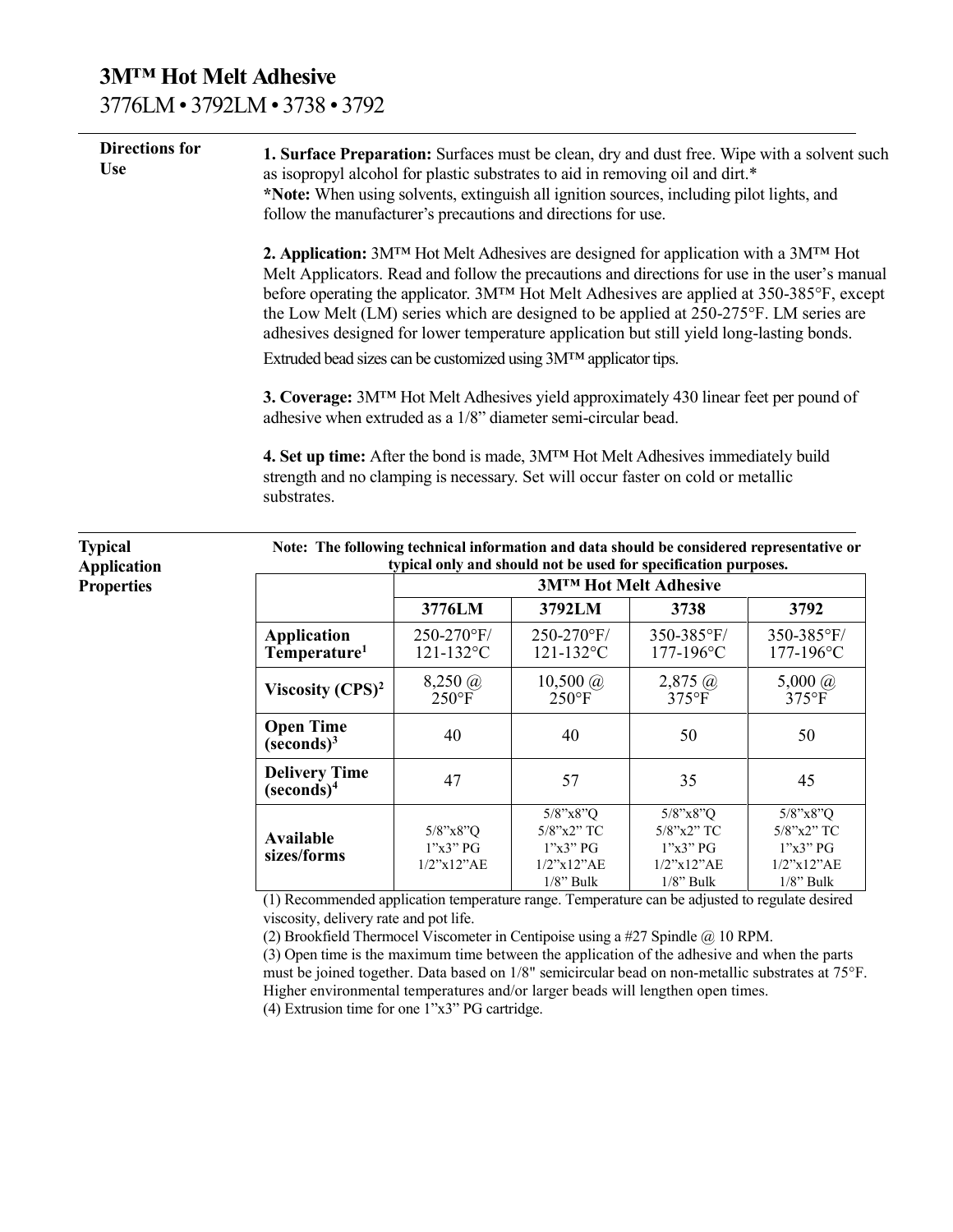## **3M™ Hot Melt Adhesive**  3776LM • 3792LM • 3738 • 3792

| <b>Typical</b><br>Performance<br><b>Properties</b> | Note: The following technical information and data should be considered representative or<br>typical only and should not be used for specification purposes.                                                                                                                                                                                                                                                                                                                                                                                                                                                                                                                                                                                                                                                                                                                                                                                                                        |                               |                          |                   |                          |  |
|----------------------------------------------------|-------------------------------------------------------------------------------------------------------------------------------------------------------------------------------------------------------------------------------------------------------------------------------------------------------------------------------------------------------------------------------------------------------------------------------------------------------------------------------------------------------------------------------------------------------------------------------------------------------------------------------------------------------------------------------------------------------------------------------------------------------------------------------------------------------------------------------------------------------------------------------------------------------------------------------------------------------------------------------------|-------------------------------|--------------------------|-------------------|--------------------------|--|
|                                                    |                                                                                                                                                                                                                                                                                                                                                                                                                                                                                                                                                                                                                                                                                                                                                                                                                                                                                                                                                                                     | <b>3MTM Hot Melt Adhesive</b> |                          |                   |                          |  |
|                                                    |                                                                                                                                                                                                                                                                                                                                                                                                                                                                                                                                                                                                                                                                                                                                                                                                                                                                                                                                                                                     | 3776LM                        | 3792LM                   | 3738              | 3792                     |  |
|                                                    | Heat Resistance <sup>1</sup>                                                                                                                                                                                                                                                                                                                                                                                                                                                                                                                                                                                                                                                                                                                                                                                                                                                                                                                                                        | 140°F/60°C                    | $140^{\circ}$ F/60°C     | 130°F/54°C        | 140°F/60°C               |  |
|                                                    | <b>Ball &amp; Ring Melt</b><br>Point <sup>2</sup>                                                                                                                                                                                                                                                                                                                                                                                                                                                                                                                                                                                                                                                                                                                                                                                                                                                                                                                                   | 184°F/84°C                    | 178°F/81°C               | 186°F/86°C        | 179°F/81°C               |  |
|                                                    | Shear Strength <sup>3</sup>                                                                                                                                                                                                                                                                                                                                                                                                                                                                                                                                                                                                                                                                                                                                                                                                                                                                                                                                                         | $600$ psi                     | 350 psi                  | $375$ psi         | $250$ psi                |  |
|                                                    | Peel Strength <sup>4</sup>                                                                                                                                                                                                                                                                                                                                                                                                                                                                                                                                                                                                                                                                                                                                                                                                                                                                                                                                                          | 9 piw                         | 13 piw                   | 13 piw            | 13 piw                   |  |
|                                                    | <b>UL94 Listing</b>                                                                                                                                                                                                                                                                                                                                                                                                                                                                                                                                                                                                                                                                                                                                                                                                                                                                                                                                                                 | n/a                           | V <sub>2</sub>           | V <sub>2</sub>    | V <sub>2</sub>           |  |
|                                                    | <b>FDA Indirect</b><br>Food Contact <sup>5</sup><br>$\overline{(1)}$ Highest temperature that the adhesive will support a 2 psi dead load.                                                                                                                                                                                                                                                                                                                                                                                                                                                                                                                                                                                                                                                                                                                                                                                                                                          | n/a                           | <b>21 CFR</b><br>175.105 | 21 CFR<br>175.105 | <b>21 CFR</b><br>175.105 |  |
| <b>Storage</b>                                     | (4) Measured in pounds per inch width (piw). Flexible canvas bonded to Douglas Fir.<br>(5) Permitted for indirect food contact subject to the limitations in applicable CFR section(s).<br>Store product below 120°F (49°C).                                                                                                                                                                                                                                                                                                                                                                                                                                                                                                                                                                                                                                                                                                                                                        |                               |                          |                   |                          |  |
| <b>Shelf Life</b>                                  | When stored at the recommended conditions, this product has a shelf life of 2 years<br>after 3M ships the product to a customer or distributor.                                                                                                                                                                                                                                                                                                                                                                                                                                                                                                                                                                                                                                                                                                                                                                                                                                     |                               |                          |                   |                          |  |
| Precautionary<br><b>Information</b>                | Refer to Product Label and Material Safety Data Sheet for health and safety information before using this<br>product. For additional health and safety information, call 1-800-364-3577 or (651) 737-6501                                                                                                                                                                                                                                                                                                                                                                                                                                                                                                                                                                                                                                                                                                                                                                           |                               |                          |                   |                          |  |
| <b>Product Use</b>                                 | All statements, technical information and recommendations contained in this document are based upon<br>tests or experience that 3M believes are reliable. However, many factors beyond 3M's control can affect<br>the use and performance of a 3M product in a particular application, including the conditions under<br>which the product is used and the time and environmental conditions in which the product is expected to<br>perform. Since these factors are uniquely within the user's knowledge and control, it is essential that the<br>user evaluate the 3M product to determine whether it is fit for a particular purpose and suitable for the<br>user's method of application.                                                                                                                                                                                                                                                                                       |                               |                          |                   |                          |  |
| <b>Warranty and</b><br><b>Limited Remedy</b>       | Unless stated otherwise in 3M's product literature, packaging inserts or product packaging for individual<br>products, 3M warrants that each 3M product meets the applicable specifications at the time 3M ships the<br>product. Individual products may have additional or different warranties as stated on product literature,<br>package inserts or product packages. 3M MAKES NO OTHER WARRANTIES, EXPRESS OR IMPLIED.<br>INCLUDING, BUT NOT LIMITED TO, ANY IMPLIED WARRANTY OF MERCHANTABILITY OR FITNESS<br>FOR A PARTICULAR PURPOSE OR ANY IMPLIED WARRANTY ARISING OUT OF A COURSE OF<br>DEALING, CUSTOM OR USAGE OF TRADE. User is responsible for determining whether the 3M product<br>is fit for a particular purpose and suitable for user's application. If the 3M product is defective within the<br>warranty period, your exclusive remedy and 3M's and seller's sole obligation will be, at 3M's option, to<br>replace the product or refund the purchase price. |                               |                          |                   |                          |  |